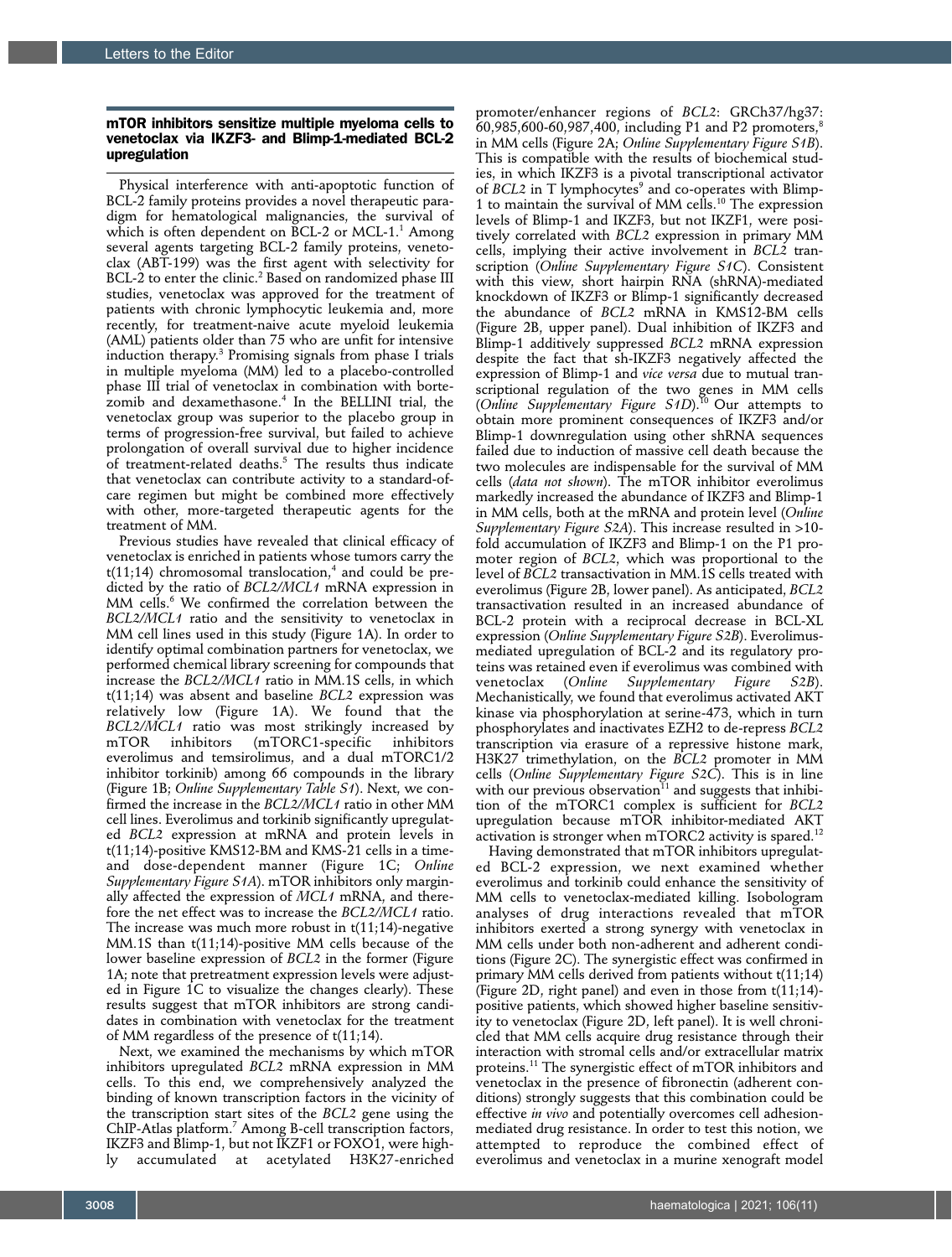

Figure 1. mTOR inhibitors increase the *BCL2/MCL1* mRNA expression ratio in multiple myeloma cells. (A) Left panel: we prepared total RNA and whole cell lysates from the indicated cell lines to evaluated the expression of BCL-2, MCL-1 and GAPDH (loading control). The expression levels of *BCL2* and *MCL1* mRNA were determined by real-time quantitative polymerase chain reaction (qRT-PCR), normalized to that of GAPDH, and quantified by the 2- $\Delta\Delta Ct$  method with the values of MM.1S cells set at 1.0. Right panel: we determined the half maximal inhibitory concentration  $(IC_{50})$  of 4 MM cell lines for venetoclax and calculated the Pearson's correlation coefficient with the *BCL2/MCL1* ratio. (B) MM.1S cells were cultured for 24 hours in the absence or presence of 66 small molecule inhibitors at IC<sub>50</sub> (Online Supplementary Table S1). The categories of target molecules are shown on the x-axis. The relative ratio of *BCL2/MCL1* expression is shown on the y-axis. Bars indicate the means of each group of inhibitors. \*P<0.05 by one-way ANOVA with the Student-Newman-Keuls multiple comparison test. (C) The indicated MM cell lines were cultured in the presence of 200 nM everolimus for the indicated periods (upper panels) or various concentrations of everolimus for 24 hours (lower panels). The expression level of *BCL2* and *MCL1* was determined by qRT-PCR and shown as relative mRNA expression with pretreatment values set at 1.0. Whole cell lysates were simultaneously prepared and subjected to immunoblotting for BCL-2, MCL-1 and GAPDH proteins.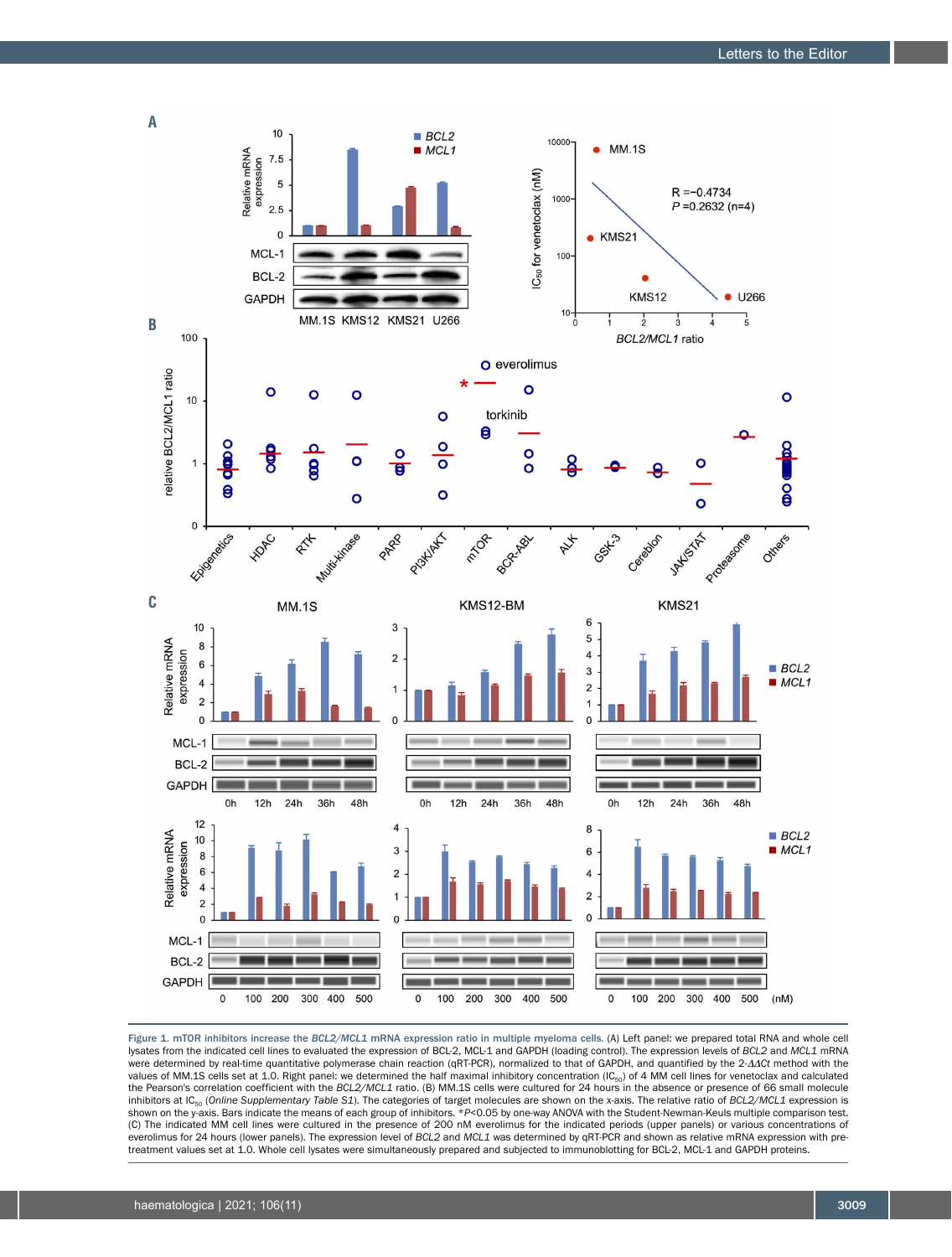

Figure 2. mTOR inhibitors enhance the binding of IKZF3 and Blimp-1 to the *BCL2* promoter. (A) The chromatin landscape of *BCL2* promoter/enhancer regions on a peak browser of ChIP-Atlas (http://chip-atlas.org).<sup>7</sup> Data were assembled from the database of human multiple myeloma (MM) cells (Blimp-1 and histone H3 acetylated at lysine-27) and human pre-B cells (IKZF3). Arrowheads indicate the location of P1 and P2 promoters.<sup>8</sup> (B) Upper panel: KMS12-BM cells were transduced with short hairpin RNA (shRNA)-expression vectors containing a scrambled sequence (sh-Control), shRNA against IKZF3 (sh-IKZF3), shRNA against Blimp-1 (sh-Blimp-1), or both sh-IKZF3 and sh-Blimp-1 (the nucleotide sequences are available on request). The expression level of *IKZF3, Blimp-1* and *BCL2*<br>was determined by real-time quantitative polymerase chain react Lower panel: chromatin suspensions were prepared from KMS12-BM cells cultured with (+) or without (−) 200 nM everolimus for 24 hours and immunoprecipitated with anti-IKZF3 antibody, anti-Blimp-1 antibody or isotype-matched immunoglobulin (Ig) G. The resulting precipitants were subjected to qRT-PCR with primer 1 (forward: 5'-GTCCGGTATTCGCAGAAGTC-3' [–108 to –88] and reverse: 5'-CTCCTTCATCGTCCCCTCTC-3' [–239 to –219]), which covers the P1 promoter region of the BCL2 gene, and primer 2 (forward: 5'-GTGCCGAGCGCTAGAAGC-3' [–361 to –343] and reverse: 5'-GGGAGAACTTCGTAGCAGTCAT-3' [–467 to –445]),<br>which covers the upstream enhancer region, as indicated in the left panel.

Figure 2. Legend continued on the following page.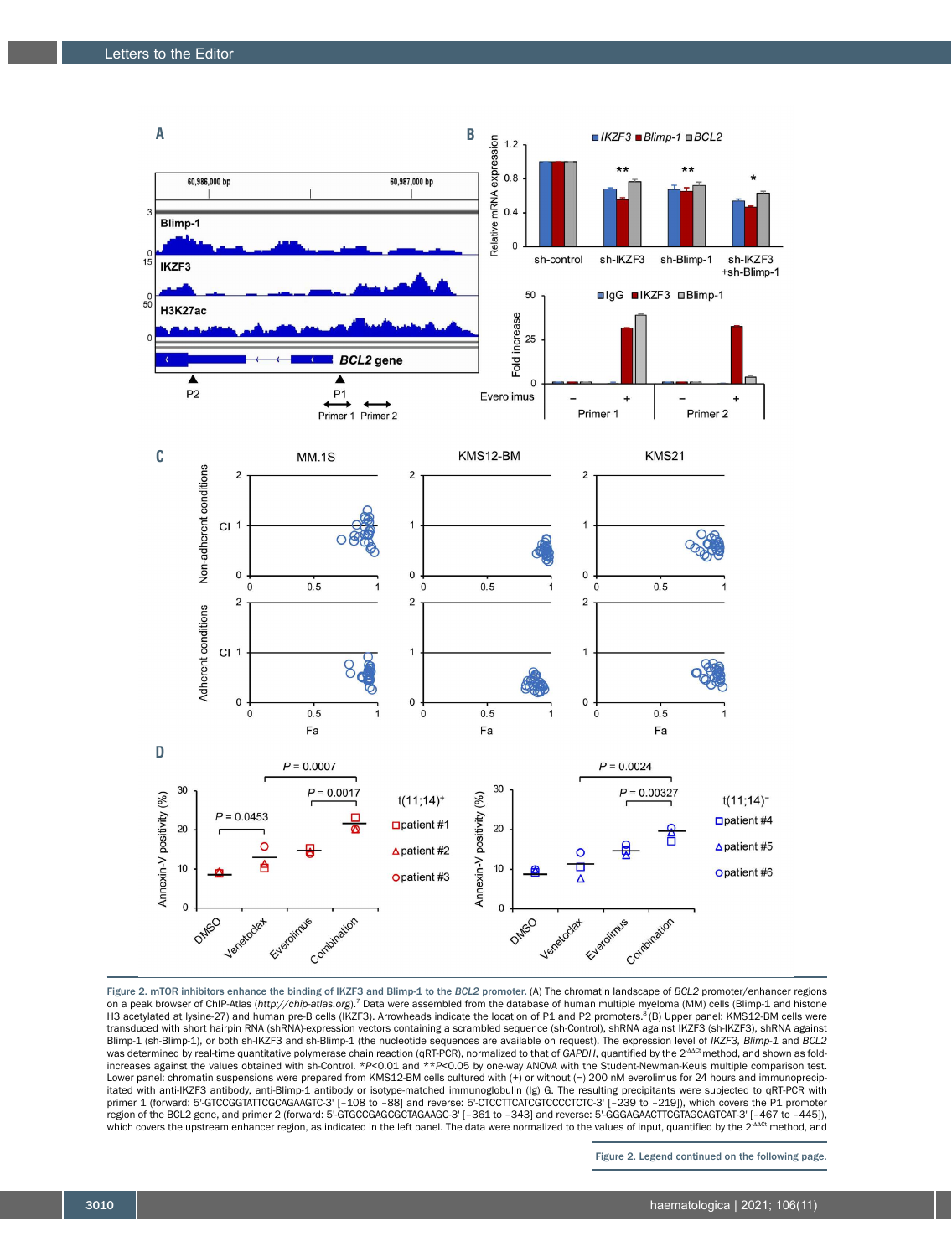shown as fold-increases against the values obtained with control IgG immunoprecipitants from untreated KMS12-BM cells. (C) The indicated MM cell lines were treated with venetoclax in combination with everolimus in 96-well plates coated with (adherent conditions) or without (non-adherent conditions) fibronectin for 72 hours. Dose-response curves of each combination were generated to make non-constant normalized isobolograms at half maximal inhibitory concentration (IC<sub>50</sub>) using CompuSyn software. The isobolograms shown are representative of at least three independent experiments. A combination index (CI) <1.0 indicates<br>the synergism of the two drugs.<sup>11</sup> (D) Left panel: CD138-posit vehicle alone (dimethyl sulfoxide [DMSO]), 50 ng/mL venetoclax, 50 nM everolimus, and the combination of venetoclax and everolimus for 24 hours. Right panel: the same experiments using CD138-positive cells from MM patients who were negative for t(11;14). The y-axis shows the percentage of annexin-V-positive cells assessed by flow cytometry. Bars indicate the means of three samples. *P*-value was determined by one-way ANOVA with Tukey's multiple comparison test. No brackets mean *P*>0.05. Informed consent was obtained in accordance with the Declaration of Helsinki and the protocol was approved by the Institutional Review Board of Jichi Medical University.



Figure 3. Legend on the following page.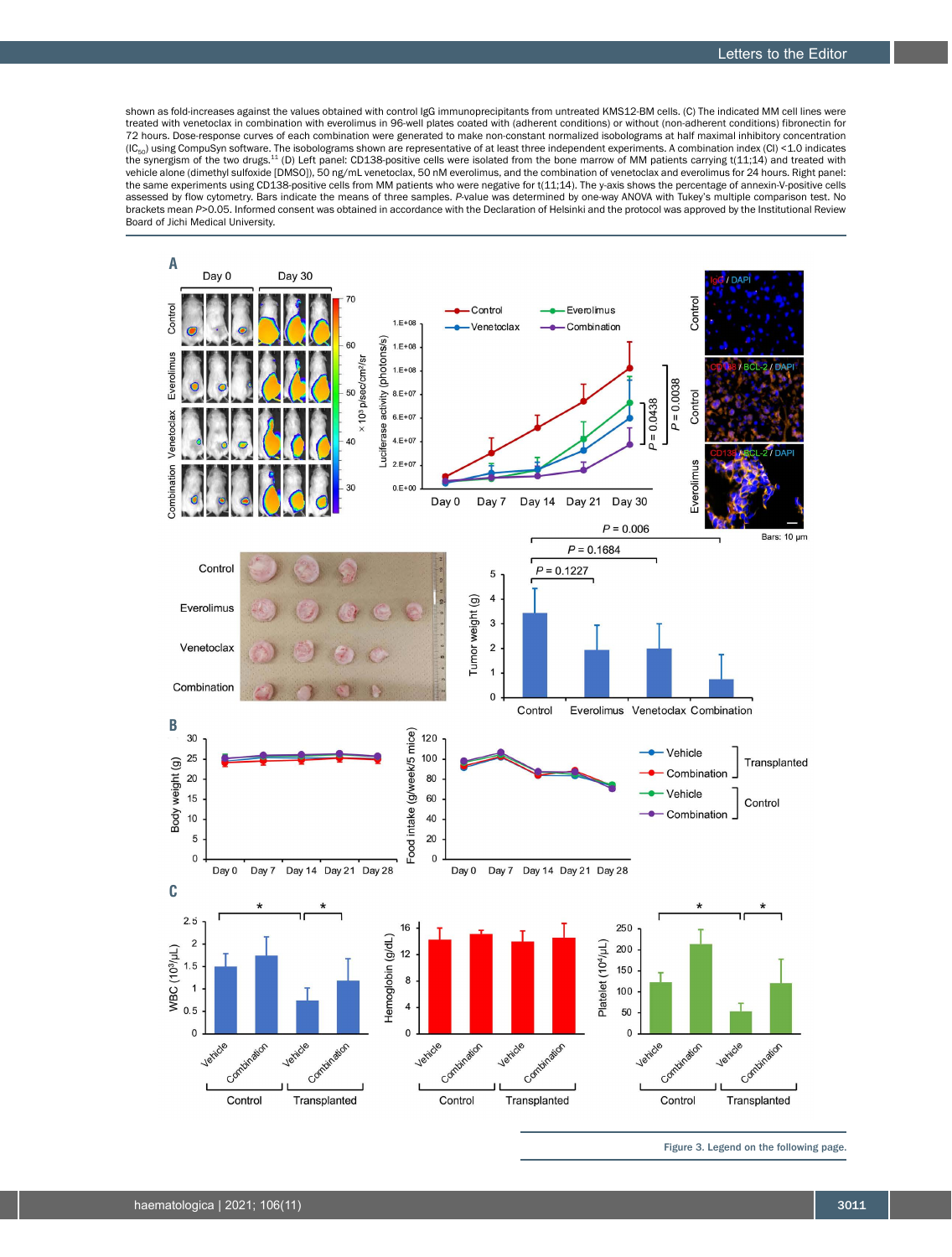Figure 3. The mTOR inhibitor everolimus exhibits synergistic effects with venetoclax in a murine multiple myeloma model. (A) We inoculated 5x10<sup>5</sup> luciferaseexpressing KMS12-BM cells subcutaneously in the right thigh of male NOD/SCID mice (Charles River Laboratories, Wilmington, MA) and randomized them into four treatment groups when measurable tumors developed (day 0). Each group was treated with the vehicle alone (0.9% NaCl, orally, 5 times a week), everolimus alone (4 mg/kg, orally, twice a week), venetoclax alone (40 mg/kg, orally, 5 times a week), and the combination of everolimus and venetoclax (n=5 each) for 3 weeks. Upper left panel: tumor-derived luciferase activity was measured *ex vivo* by the IVIS Imaging System after D-luciferin injection. Representative photographs of NOD/SCID mice on day 0 and day 30 are shown (original magnification: x2). Upper middle panel: quantitative data of *in vivo* bioluminescence imaging shown in the left panel. The signal intensity is shown as photon units (photons/s). *P*-value was determined by one-way ANOVA with Tukey's multiple comparison test. Upper right panel: tumor sections were prepared from vehicle-treated (control) and everolimus-treated mice at day 7 and stained with anti-BCL-2 rabbit polyclonal antibody or isotype-matched immunoglobulin G (IgG), followed by FITC-conjugated anti-rabbit IgG antibody (green), and PE-conjugated anti-human CD138 antibody (red). Nuclei were counterstained with DAPI (blue). Only merged images are shown. Data shown are representative of multiple independent experiments. Lower left panel: representative photographs of tumors resected on day 30 (original magnification: x2). Lower right panel: the means ± standard deviation (S.D.) (bars) of the weights of resected tumors shown in the left panel. *P*-value was determined by one-way ANOVA with Tukey's multiple comparison test. (B) We inoculated 5x10<sup>5</sup> luciferase-expressing KMS12-BM cells (transplanted) or culture medium alone (control) subcutaneously in the right thigh of male NOD/SCID mice and randomized them into two treatment groups when measurable tumors developed in transplanted mice (day 0). Each group was treated with the vehicle alone (0.9% NaCl, orally, 5 times a week) or the combination of everolimus (4 mg/kg, orally, twice a week) and venetoclax (40 mg/kg, orally, 5 times a week) for 4 weeks. Left panel: we measured body weights of mice on the indicated days. The means ± S.D. (bars) are shown (n=5). No significant difference was noted between the groups by one-way ANOVA with Tukey's multiple comparison test. Right panel: we estimated food intake of each group of mice (n=5 in a same cage) by calculating the consumption of supplied diets during a week (the day 0 value means food consumption between day -7 and day 0). (C) We measured the counts of white blood cells (WBC), hemoglobin, and platelets in peripheral blood of recipient mice on day 21 of treatment. The means ± S.D. (bars) are shown (n=5). \*\**P*<0.05 by Student's *t*-test. All animal studies were approved by the Institutional Animal Ethics Committee and performed in accordance with the Guide for the Care and Use of Laboratory Animals formulated by the National Academy of Sciences.

of MM. First, we determined that the maximal tolerated doses of everolimus and venetoclax were 4 mg/kg, twice a week and 40 mg/kg, fives times a week, respectively, for NOD/SCID mice in a pilot experiment (*data not shown*). We inoculated luciferase-expressing KMS12-BM cells subcutaneously in the right thigh of NOD/SCID mice and, when measurable tumors developed, started the treatment with vehicle alone (0.9% NaCl), everolimus alone, venetoclax alone or the combination of everolimus and venetoclax for randomly assigned groups of mice (n=5 each). The combined treatment with everolimus and venetoclax significantly retarded the growth of inoculated tumors as evidenced by luciferase activity traced *ex vivo* (Figure 3A, upper panels) and the size of tumors resected on day 30 (Figure 3A, lower panels), whereas either everolimus or venetoclax alone showed only moderate effects at the doses and schedules used. A histopathological examination of resected tumors confirmed the growth-inhibitory effect of the combination of the two drugs and mTOR inhibition-mediated BCL-2 up-regulation *in vivo* (Figure 3A, upper right panel). Everolimus has already been approved for the treatment of breast cancer, renal cell carcinoma and neuroendocrine tumors by the Food and Drug Adminstration, and is known to cause gastrointestinal toxicity such as mucositis, diarrhea, nausea and vomiting.<sup>13</sup> Neither decreased food intake nor weight loss was observed in everolimusor everolimus/venetoclax-treated mice, although food intake slightly declined during experiments in all groups (Figure 3B). Moreover, we measured complete blood counts on day 21 to check for neutropenia, the most common side effect of venetoclax in MM patients, 4,5 and other hematological toxicity that might be exacerbated in combination with everolimus. As shown in Figure 3C and the *Online Supplementary Figure S2D*, tumor implantation caused a significant decrease in leukocytes and platelets in NOD/SCID mice probably due to remote effects of MM cells on hematopoiesis.<sup>14</sup> Notably, leukopenia and thrombocytopenia recovered after treatment with the combination of everolimus and venetoclax, likely reflecting their therapeutic effects on the disease.

In conclusion, we have shown that mTOR inhibitors can enhance the anti-MM effects of venetoclax via upregulation of BCL-2 expression mainly through mTORC1 inhibition. Farber *et al*. 15 reported that ATP-competitive dual inhibitors of mTORC1/2 augmented the effects of navitoclax via MCL-1 down-regulation in colon and lung cancer cells. The difference between the two observations may stem from the different cellular context or pat-

terns of mTOR inhibition. The combined effect of mTOR inhibitors and venetoclax *in vitro* was reproduced in a murine model without obvious hematological and gastrointestinal toxicity. The efficacy and safety of this combination are worthy of investigation in clinical settings.

## *Naoki Osada,1\* Jiro Kikuchi,1\* Daisuke Koyama,1 Yoshiaki Kuroda,1,2 Hiroshi Yasui,3 Joel D. Leverson4 and Yusuke Furukawa1*

*1 Division of Stem Cell Regulation, Center for Molecular Medicine, Jichi Medical University, Shimotsuke, Tochigi, Japan; <sup>2</sup> Department of Hematology, National Hospital Organization Hiroshimanishi Medical Center, Otake, Hiroshima, Japan; <sup>3</sup> The Institute of Medical Science, The University of Tokyo, Minato-ku, Tokyo, Japan and <sup>4</sup> Oncology Discovery, AbbVie Inc., North Chicago, IL, USA* 

*\*NO and JK contributed equally as co-first authors.* 

*Correspondence:* 

*YUSUKE FURUKAWA - furuyu@jichi.ac.jp* 

*doi:10.3324/haematol.2021.278506* 

*Received: February 2, 2021.* 

*Accepted: July 2, 2021.* 

*Pre-published: July 15, 2021.* 

*Disclosures: this study was funded by AbbVie Inc. The authors declare no other potential conflicts of interest.* 

*Contributions: NO and JK designed and performed experiments, analyzed data, and drafted the manuscript; DK, YK, HY and JDL provided materials and critically reviewed the manuscript; YF designed and supervised research, and compiled the manuscript.* 

*Funding: this work was supported in part by a Grants-in-Aid for Scientific Research from JSPS (to NO, JK, and YF) and research grants from the International Myeloma Foundation Japan (NO, JK, and YF). NO received the Young Scientist Award from Jichi Medical University.* 

## *References*

- 1. Valentin R, Grabow S, Davids MS. The rise of apoptosis: targeting apoptosis in hematologic malignancies. Blood. 2018;132(12):1248- 1264.
- 2. Souers AJ, Leverson JD, Boghaert ER, et.al. ABT-199, a potent and selective BCL-2 inhibitor, achieves antitumor activity while sparing platelets. Nat Med. 2013;19(2):202-208.
- 3. Bewersdorf JP, Giri S, Wang R, et al. Venetoclax as monotherapy and in combination with hypomethylating agents or low dose cytarabine in relapsed and treatment refractory acute myeloid leukemia: a systematic review and meta-analysis. Haematologica. 2020; 105  $(11):2659-2663.$